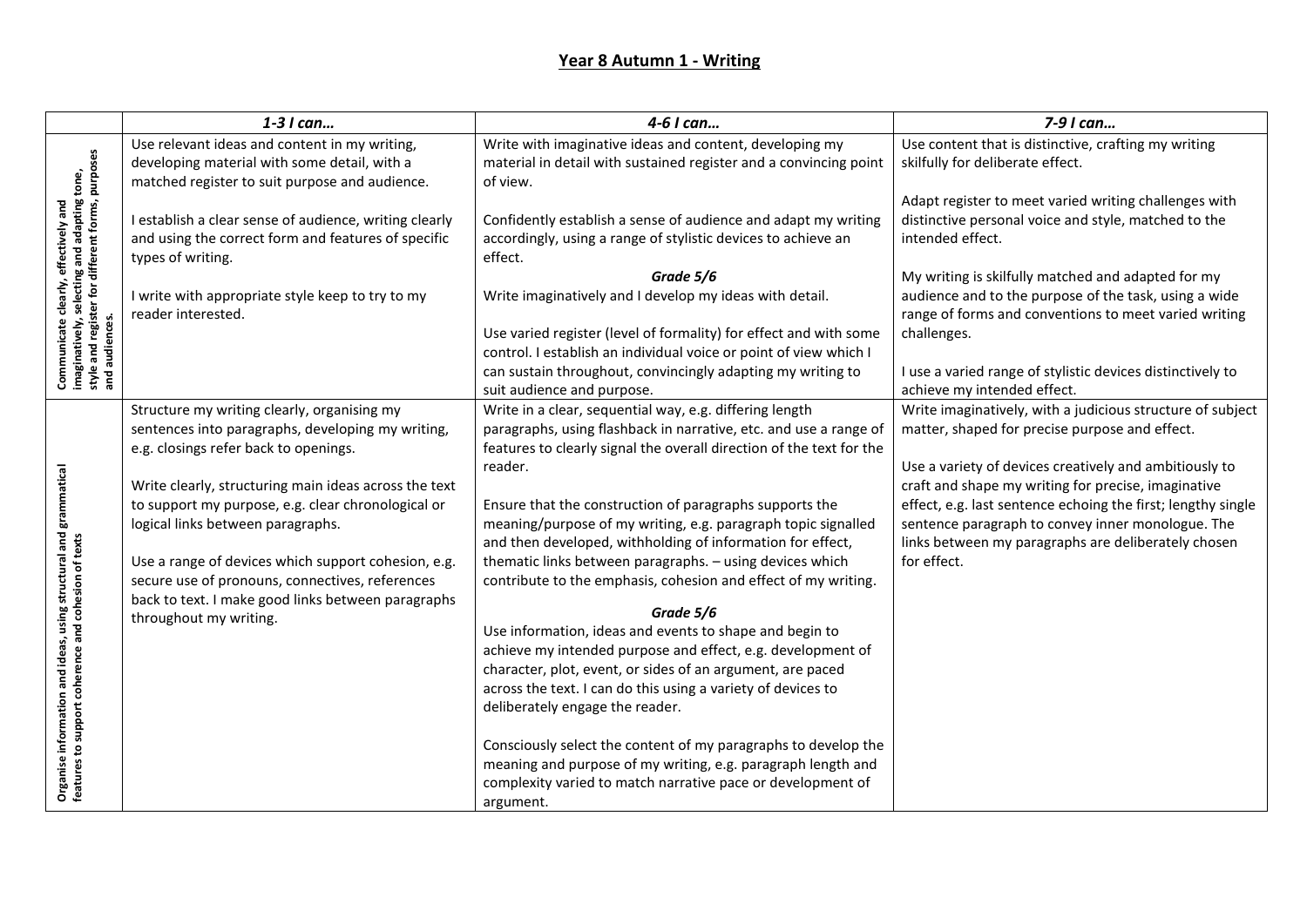|                                                                                      | Use simple, compound and complex sentences in my     | Use range of sentence structures to show my purpose and         | Use imaginative, precise and accurate sentence            |
|--------------------------------------------------------------------------------------|------------------------------------------------------|-----------------------------------------------------------------|-----------------------------------------------------------|
|                                                                                      | writing to make my ideas clear, sometimes making     | achieve an effect on my reader.                                 | structures, matched to my purpose and intended effect     |
|                                                                                      | errors where ambitious structures are attempted.     |                                                                 | on the reader.                                            |
|                                                                                      |                                                      | Start sentences with -ly and -ing words to emphasise ideas,     |                                                           |
|                                                                                      | Regularly use connectives to show the relationship   | using the range of punctuation accurately with only occasional  | Use a range of imaginative and varied discourse markers   |
|                                                                                      | between my ideas, e.g. although, on the other hand,  | errors in ambitious structures, e.g. only occasional comma      | for precise effect, incorporating a wide range of         |
|                                                                                      | meanwhile etc., using a full range of punctuation    | splices, some use of semicolons not always accurate.            | punctuation to craft my writing.                          |
|                                                                                      | accurately to demarcate sentences, including speech  |                                                                 |                                                           |
| sentence structures for clarity, purpose<br>ng and punctuation. (Technical accuracy) | punctuation, brackets and hyphens.                   | Use a range of varied and ambitious vocabulary appropriate to   | I write with wide ranging vocabulary used ambitiously,    |
|                                                                                      |                                                      | purpose and audience, although not always apts.                 | creatively and with precision.                            |
|                                                                                      | Choose vocabulary to have an effect on my reader     |                                                                 |                                                           |
|                                                                                      | and I use a reasonably wide vocabulary although I    | Spell correctly throughout, including some ambitious,           | I have a high level of accuracy in spelling throughout my |
|                                                                                      | don't always choose the best word.                   | uncommon words or words with complex sound/symbol               | writing.                                                  |
|                                                                                      |                                                      | relationships.                                                  |                                                           |
|                                                                                      | Use correct spelling of most common words            |                                                                 |                                                           |
|                                                                                      | including most suffixes and prefixes but I sometimes | Grade 5/6                                                       |                                                           |
|                                                                                      | make errors with words that are not spelt how they   | Use different sentence types, including embedded clauses, to    |                                                           |
|                                                                                      | sound.                                               | achieve my purpose and desired effect, with rare loss of        |                                                           |
|                                                                                      |                                                      | control.                                                        |                                                           |
|                                                                                      |                                                      | Use a wide range of punctuation with a high level of accuracy.  |                                                           |
|                                                                                      |                                                      | My vocabulary (generally varied and ambitious) is consistently, |                                                           |
|                                                                                      |                                                      | often imaginatively, well matched to my purpose and audience.   |                                                           |
| a range of vocabulary and ser<br>effect, with accurate spelling                      |                                                      |                                                                 |                                                           |
|                                                                                      |                                                      | I have a competent level of accuracy in spelling throughout my  |                                                           |
| pue<br>S                                                                             |                                                      | writing.                                                        |                                                           |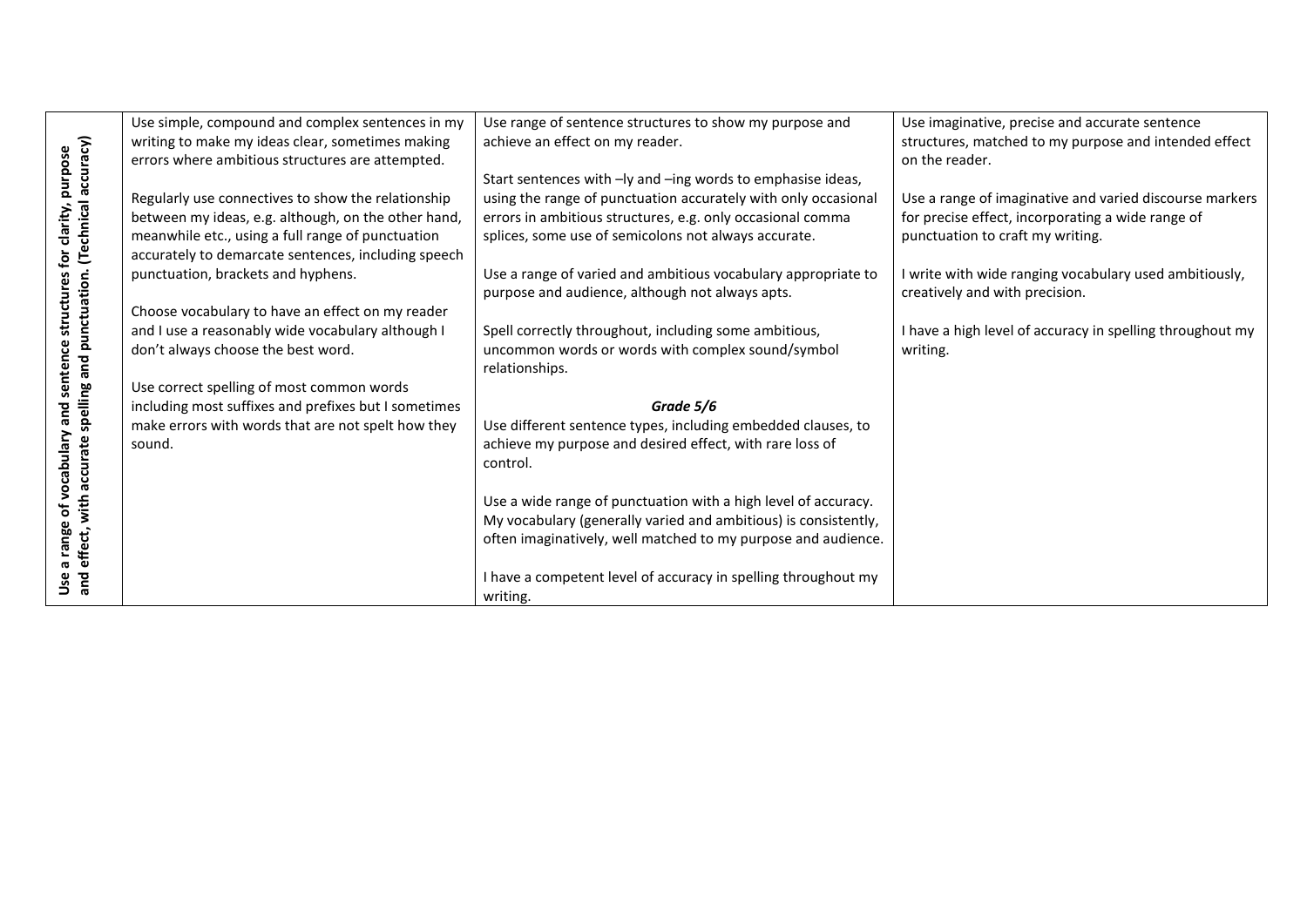|                                                                                                                                                                 | $1-3$ I can                                                                                                                                       | 4-6 I can                                                                                                                                                                                                                                                                                                                       | 7-9 I can                                                                                                                                                       |
|-----------------------------------------------------------------------------------------------------------------------------------------------------------------|---------------------------------------------------------------------------------------------------------------------------------------------------|---------------------------------------------------------------------------------------------------------------------------------------------------------------------------------------------------------------------------------------------------------------------------------------------------------------------------------|-----------------------------------------------------------------------------------------------------------------------------------------------------------------|
| Use<br>textual references, including quotations, to<br>texts.<br>support and illustrate interpretations.<br>ខ្ព<br>respond<br>ರ<br>ă<br>understand<br>Lit: Read | Identify some accurate points.<br>Support my interpretations using generally accurate                                                             | Identify and synthesise most accurate points clearly,<br>including those selected from different places in the text.                                                                                                                                                                                                            | Identify precise ideas, including summarising and<br>synthesizing information from different places in the text.                                                |
|                                                                                                                                                                 | quotations but sometimes my points are a bit vague.                                                                                               | Make inferences/deductions and support them using<br>accurate quotations                                                                                                                                                                                                                                                        | Carefully select precise evidence at word and sentence<br>level to support my inferences/interpretations.                                                       |
|                                                                                                                                                                 | Make correct and straightforward inferences on                                                                                                    |                                                                                                                                                                                                                                                                                                                                 |                                                                                                                                                                 |
|                                                                                                                                                                 |                                                                                                                                                   |                                                                                                                                                                                                                                                                                                                                 | Begin to develop an insightful interpretation of the text,                                                                                                      |
|                                                                                                                                                                 |                                                                                                                                                   | Identify specific points, including summarising and<br>synthesizing information from different places in the text.                                                                                                                                                                                                              | meanings or weighing up evidence.                                                                                                                               |
|                                                                                                                                                                 |                                                                                                                                                   | Make specific, secure inferences/deductions about the<br>text using apt quotations to support my main ideas, often<br>exploring different layers of meaning. These should<br>consider wider implications of information, events or<br>ideas in the text and can explain how small details<br>contribute to the overall meaning. |                                                                                                                                                                 |
|                                                                                                                                                                 | Identify some basic language, structural and/or<br>organisational choices made by the writer and can<br>give a straightforward comment.           | Comment on language, structural and/or organisational<br>choices, showing some awareness of the writer's craft.                                                                                                                                                                                                                 | Make insightful comments on the extent to which<br>language, structural and/or organisational choices<br>support the writer's theme or purpose, referencing the |
|                                                                                                                                                                 |                                                                                                                                                   |                                                                                                                                                                                                                                                                                                                                 |                                                                                                                                                                 |
|                                                                                                                                                                 |                                                                                                                                                   |                                                                                                                                                                                                                                                                                                                                 | Make accurate and insightful use of subject terminology.                                                                                                        |
|                                                                                                                                                                 |                                                                                                                                                   | Make clear use of subject terminology.                                                                                                                                                                                                                                                                                          |                                                                                                                                                                 |
|                                                                                                                                                                 | Make some use of subject terminology.                                                                                                             |                                                                                                                                                                                                                                                                                                                                 |                                                                                                                                                                 |
| <b>sed</b>                                                                                                                                                      |                                                                                                                                                   | Grade 5/6                                                                                                                                                                                                                                                                                                                       |                                                                                                                                                                 |
|                                                                                                                                                                 |                                                                                                                                                   | Analyse, by exploring how language, structural and/or                                                                                                                                                                                                                                                                           |                                                                                                                                                                 |
|                                                                                                                                                                 |                                                                                                                                                   |                                                                                                                                                                                                                                                                                                                                 |                                                                                                                                                                 |
|                                                                                                                                                                 |                                                                                                                                                   |                                                                                                                                                                                                                                                                                                                                 |                                                                                                                                                                 |
| meanings and effects, using relevant<br>by a writer to create<br>form and<br>terminology where<br>anguage,<br>structur<br>subject<br>Ë                          | evidence from different points in the text.<br>Make straightforward comments on the writer's<br>choices with regards to the impact on the reader. | Grade 5/6<br>Comment, showing an awareness of the effect of the<br>writer's choices on the reader.<br>organisational choices support the writer's theme or<br>purpose and comment on the effect of these on the<br>reader, using accurate subject terminology.                                                                  | making connections between insights, teasing out<br>precise effect these have on the reader.                                                                    |

## **Year 8 Autumn 2 - Reading**